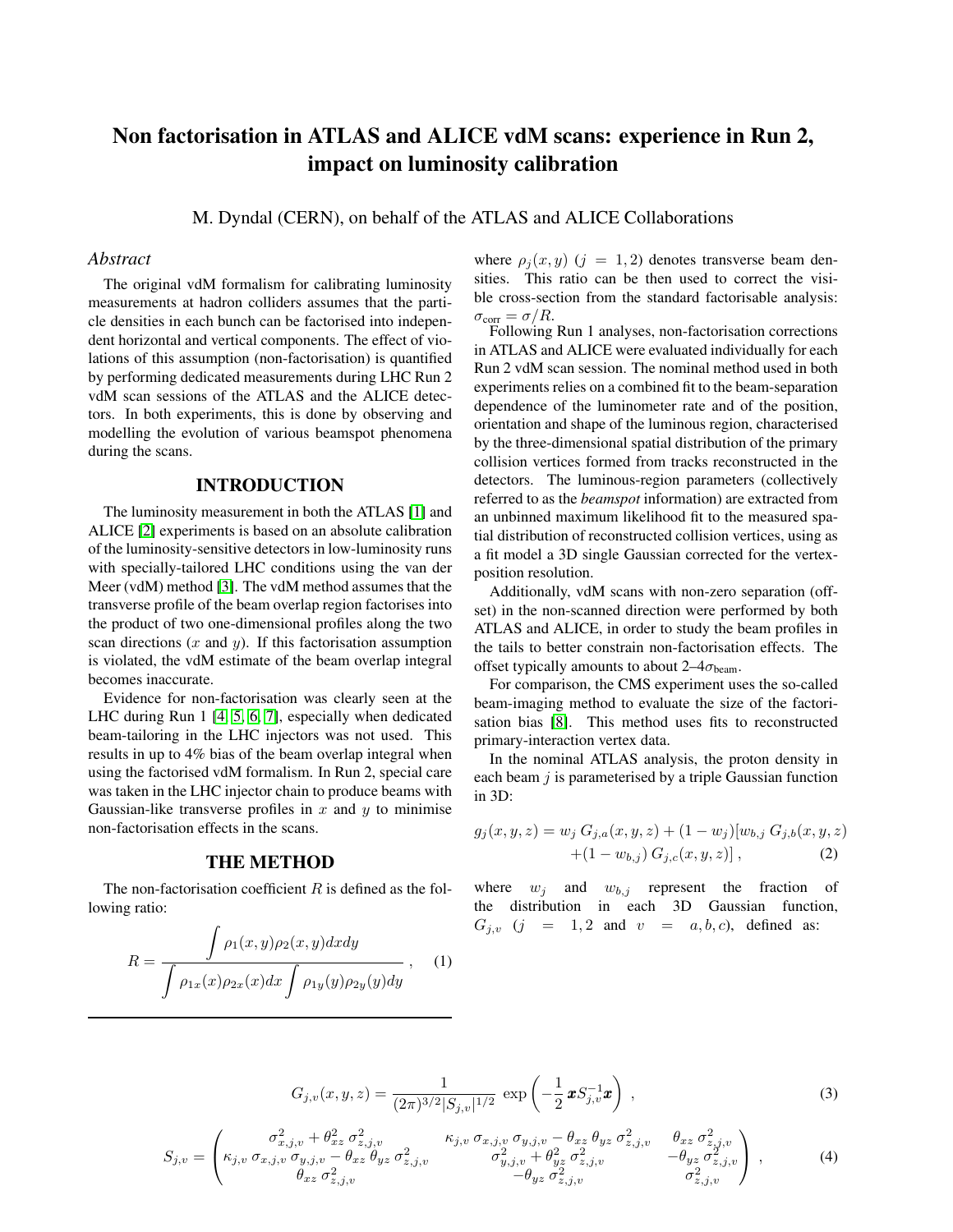

<span id="page-1-0"></span>Figure 1: Scheme of the process for the non-factorisation correction factor  $(R)$  measurement in the nominal method used in ATLAS and ALICE.

where:

- $S_{j,v}$  is the matrix associated with  $G_{j,v}$ ,
- $\sigma_{x,j,v}, \sigma_{y,j,v}$  and  $\sigma_{z,j,v}$  are the widths in the x, y and z direction of  $G_{i,v}$ ,
- $\theta_{xz}$  and  $\theta_{yz}$  are the crossing angles,
- $\kappa_{j,v}$  are the xy correlation coefficients.

ALICE uses a double Gaussian parameterisation of proton densities, defined in an analogous way. Moreover, by keeping the longitudinal beam characteristics in the fit, it is possible to indirectly measure the beam crossing angles  $\theta_{xz}$  and  $\theta_{yz}$  (if applicable).

The fitting process is schematically shown in Figure [1.](#page-1-0) The simulated 3D luminosity distribution, and the resulting evolution of the luminous-region parameters, are computed numerically, at each step of the scan, from the time-overlap integral of the simulated proton-density distributions of the colliding bunches. The full procedure is repeated multiple times in the  $\chi^2$  minimisation process.

Examples of best-fit curves for a representative set of luminous-region parameters and vdM scan sessions for AT-LAS and ALICE are shown in Figure [2.](#page-2-0) At each step of the scans, the specific visible interaction rate is measured using the LUCID (ATLAS) or T0 (ALICE) luminosity detectors. The proton density is modelled, for each bunch separately, by a 3D triple-Gaussian (double-Gaussian) for ATLAS (ALICE), the parameters of which are fitted to the evolution, during the scan, of the measured interaction rate and luminous-region parameters. The red lines show the result of these fits, which provide fair description of the data.

#### ALTERNATIVE METHOD

In ATLAS, an alternative method for the R measurement is developed, which uses only information from the beamseparation dependence of the luminometer rate. One can show that:

$$
R = \frac{\Sigma_x \Sigma_y}{\Sigma_{xy}} \,, \tag{5}
$$

$$
\Sigma_x = \frac{1}{\sqrt{2\pi}} \int f_x(\Delta x, 0) \, d\Delta x \,, \tag{6}
$$

$$
\Sigma_y = \frac{1}{\sqrt{2\pi}} \int f_y(0, \Delta y) \, d\Delta y \,, \tag{7}
$$

$$
\Sigma_{xy} = \frac{1}{2\pi} \int f_{xy}(\Delta x, \Delta y) \, d\Delta x \, d\Delta y \,, \tag{8}
$$

where  $\Sigma_x$  and  $\Sigma_y$  are the so-called convolved beam widths and functions  $f_u(\Delta u)$  (where  $u = x$ , y) describe the evolution of the luminometer counting rate as a function of the transverse beam separation  $\Delta u$ .

The functions  $f_x$ ,  $f_y$  and  $f_{xy}$  can be defined in the form of a double-Gaussian parameterisation

$$
f_u(\Delta u) = w_u \, e^{-\frac{1}{2}(\Delta u/\sigma_{u,1})^2} + (1 - w_u) \, e^{-\frac{1}{2}(\Delta u/\sigma_{u,2})^2}, \tag{9}
$$

$$
f_{xy}(\Delta x, \Delta y) = w_{xy} e^{-\frac{1}{2}(\Delta x/\sigma_{x,1})^2} e^{-\frac{1}{2}(\Delta y/\sigma_{y,1})^2}
$$

$$
+ (1 - w_{xy}) e^{-\frac{1}{2}(\Delta x/\sigma_{x,2})^2} e^{-\frac{1}{2}(\Delta y/\sigma_{y,2})^2}, \qquad (10)
$$

while  $R$  takes the analytic form:

$$
R = \frac{\left[w_x \sigma_{x,1} + (1 - w_x)\sigma_{x,2}\right] \left[w_y \sigma_{y,1} + (1 - w_y)\sigma_{y,2}\right]}{\left[w_{xy} \sigma_{x,1} \sigma_{y,1} + (1 - w_{xy})\sigma_{x,2} \sigma_{y,2}\right]} \tag{11}
$$

The functions  $f_x$ ,  $f_y$  and  $f_{xy}$  can be also parameterised using Gaussian times sixth-order polynomial form:

$$
f_u(\Delta u) = e^{-\frac{1}{2}(\Delta u/\sigma_u)^2} \left[ 1 + \sum_{n=2}^6 c_{u,n} \left( \frac{\Delta u}{\sigma_u} \right)^n \right], (12)
$$

$$
f_{xy}(\Delta x, \Delta y) = e^{-\frac{1}{2}(\Delta x/\sigma_x)^2} e^{-\frac{1}{2}(\Delta y/\sigma_y)^2}
$$

$$
\times \left[ 1 + \sum_{n=2}^6 c_{x,n} \left( \frac{\Delta x}{\sigma_x} \right)^n + c_{y,n} \left( \frac{\Delta y}{\sigma_y} \right)^n \right]. (13)
$$

One should note that for this parameterisation, the values of polynomial coefficients associated to odd powers of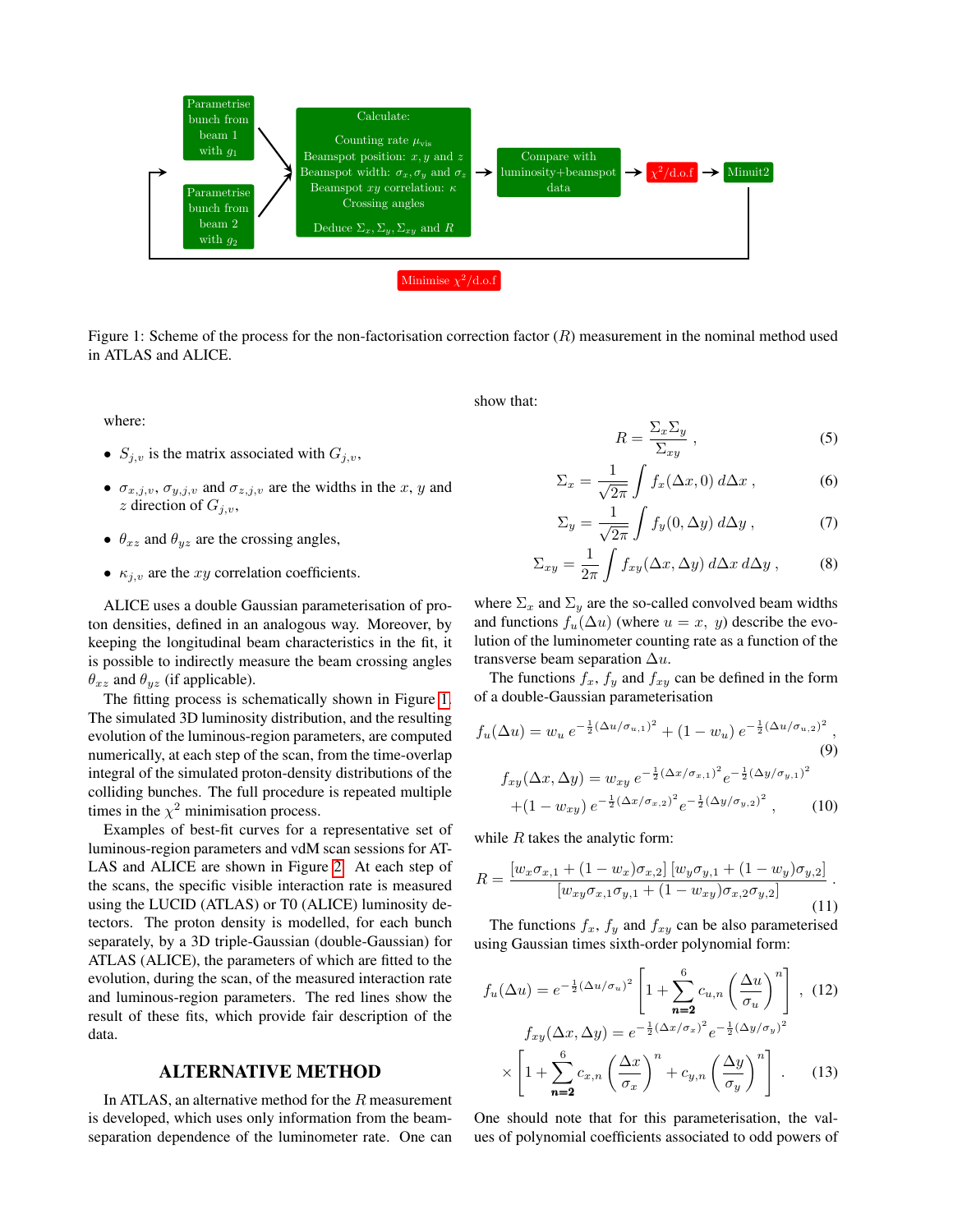

<span id="page-2-0"></span>Figure 2: (Top) Beam-separation dependence of the specific visible interaction rate (left) and the vertical luminous width (right) during a horizontal vdM scan in ATLAS taken in 2017 [\[9\]](#page-4-8). (Bottom) Beam-separation dependence of the specific visible interaction rate (left) and the vertical position of the luminous centroid (right) during a vertical vdM scan (with an extra offset in horizontal direction) in ALICE taken in 2015 [\[10\]](#page-4-9). The uncertainties shown are statistical only.

 $\Delta x/\sigma_x$  and  $\Delta y/\sigma_y$  are expected to be zero. This choice is related to the assumption that the measured specific rate values should be symmetric with respect to "zero" beam separation. In this case  $R$  is given by:

$$
R = \frac{(1 + c_{x,2} + 3c_{x,4} + 15c_{x,6})(1 + c_{y,2} + 3c_{y,4} + 15c_{y,6})}{(1 + c_{x,2} + 3c_{x,4} + 15c_{x,6} + c_{y,2} + 3c_{y,4} + 15c_{y,6})}
$$
\n(14)

where  $c_{u,2}$ ,  $c_{u,4}$  and  $c_{u,6}$  are the appropriate polynomial coefficients.

The disadvantage of this method is that it is less precise (statistically) compared to the nominal fits that are constrained using both measured interaction rate and measured luminous-region parameters. On the other hand, the nominal procedure requires a large number of reconstructed vertices per scan step; therefore it was typically carried out for only a handful of colliding bunch pairs, for which the tracking information was read out at sufficiently enhanced rate.

#### RESULTS

Figure [3](#page-3-0) presents the non-factorisation correction factor for several colliding-bunch pairs and scan sets extracted in ATLAS for 2017 and 2018 *pp* data at 13 TeV. The R value is extracted from fits to the beam-separation dependence of the luminosity as well as the position, shape and orientation of the luminous ellipsoid, as reflected by the spatial , colliding-bunch pair is observed and therefore the results distribution of reconstructed pp-collision vertices (nominal method), or of only the luminosity - using a 2D Gaussian function multiplied by a sixth-order polynomial (alternative method). The results use either on-axis scans or combined fits to on- and off-axis scans. No large dependence on are averaged and the uncertainties are assigned based on the spread of the measured  $R$  values for individual collidingbunch pairs. The averaged R values are  $R = 0.998 \pm 0.002$ for 2017 and  $R = 1.003 \pm 0.005$  for 2018 when using the nominal method. The alternative method gives consistent results, although with worse statistical precision (see Fig. [3](#page-3-0) top left).

Table [1](#page-3-1) shows the bunch-averaged non-factorisation correction factor values for individual datasets in ATLAS and ALICE. In general, the R values are not more than  $1\%$ from unity and the uncertainties are typically well below 1%. One should mention that the size of the uncertainty is estimated differently in both experiments: ATLAS uses full spread of  $R$  values for individual colliding-bunch pairs as a measure of systematic uncertainty, whereas in ALICE the deviation of  $R$  from unity is taken to assign the relevant uncertainty.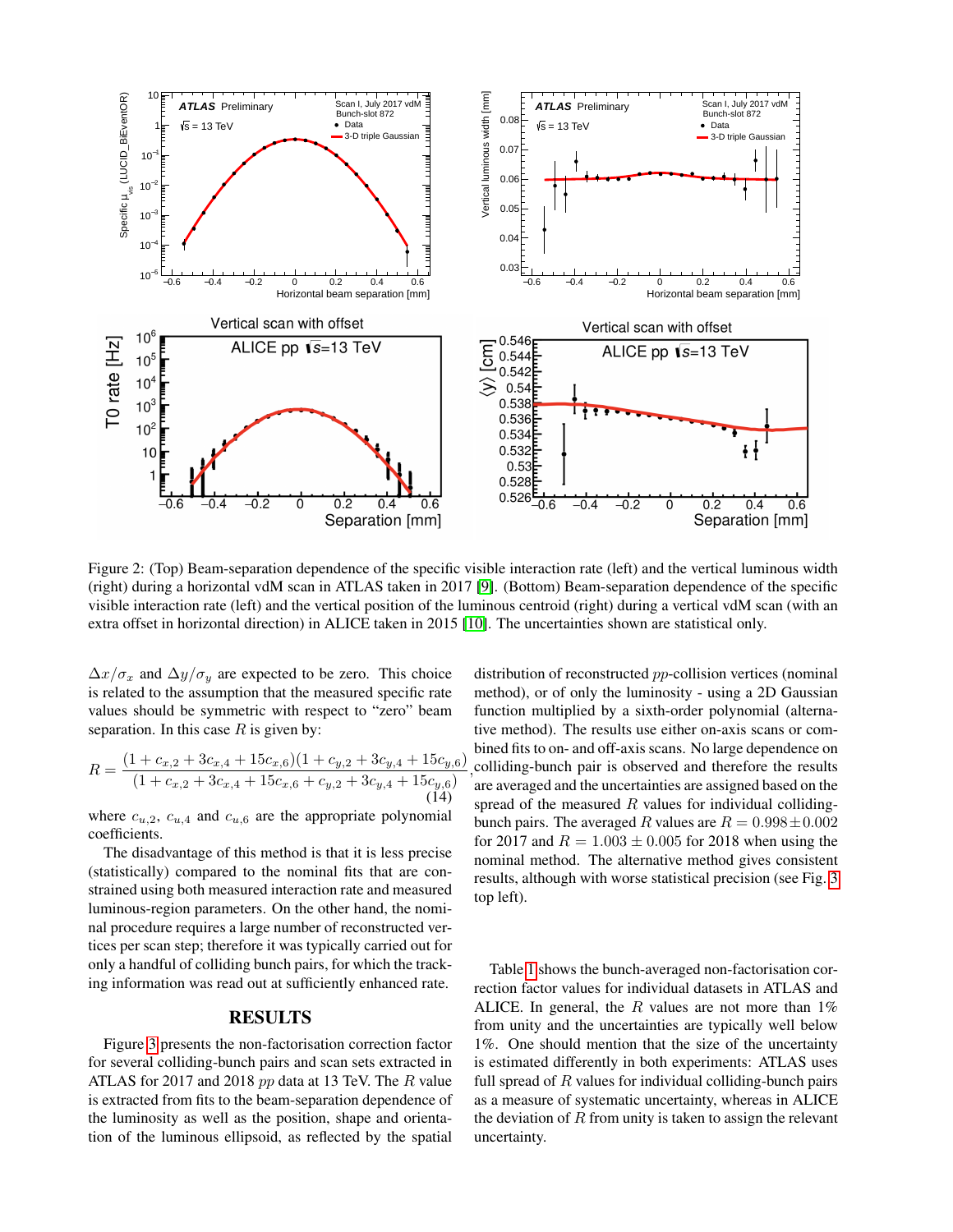

<span id="page-3-0"></span>Figure 3: Non-factorisation correction factor R for several colliding-bunch pairs and scan sets extracted during 2017 (top) and 2018 (bottom) vdM scans in ATLAS at 13 TeV [\[9,](#page-4-8) [11\]](#page-4-10). For the 2017 analysis, the R values extracted from fits to the beam-separation dependence of only the luminosity (left) or of the luminosity as well as the position, shape and orientation of the luminous ellipsoid, as reflected by the spatial distribution of reconstructed  $pp$ -collision vertices (right), are shown. For 2018, only the results from nominal method are shown. The red lines represent the error-weighted mean corrections, and the grey bands the uncertainties assigned from the spread of the measured  $R$  values.

<span id="page-3-1"></span>Table 1: Summary of R values for individual datasets in ATLAS and ALICE. The values are taken from Refs [\[10,](#page-4-9) [11,](#page-4-10) [12,](#page-4-11) [13\]](#page-4-12)

| Dataset                 | R                 |
|-------------------------|-------------------|
| ATLAS 2015 $pp$ 13 TeV  | $1.01 \pm 0.01$   |
| ATLAS 2016 pp 13 TeV    | $1.006 \pm 0.004$ |
| ATLAS 2017 pp 13 TeV    | $0.998 \pm 0.002$ |
| ATLAS 2017 $pp$ 5 TeV   | $0.999 \pm 0.003$ |
| ATLAS 2018 pp 13 TeV    | $1.003 \pm 0.005$ |
| ALICE 2015 pp 13 TeV    | $1.009 \pm 0.009$ |
| ALICE 2015 pp 5 TeV     | $1.01 \pm 0.01$   |
| ALICE 2017 pp 5 TeV     | $1.000 \pm 0.001$ |
| ALICE 2016 pPb 8.16 TeV | $1.006 \pm 0.006$ |
| ALICE 2016 Pbp 8.16 TeV | $1.009 \pm 0.009$ |

## SUMMARY

The methods used in the ATLAS and ALICE experiments to evaluate the factorisation bias of the vdM luminosity calibration are presented. The results show that the non-factorisation correction factor is typically close to unity in Run 2, which confirms the expectations: for vdM scan sessions the LHC injector chain usually produces beams with clean, Gaussian-like transverse profiles. The uncertainty on the non-factorisation coefficient  $R$  is typically less than 1% for all analyses.

Copyright 2019 CERN for the benefit of the ATLAS and ALICE Collaborations. CC-BY-4.0 license.